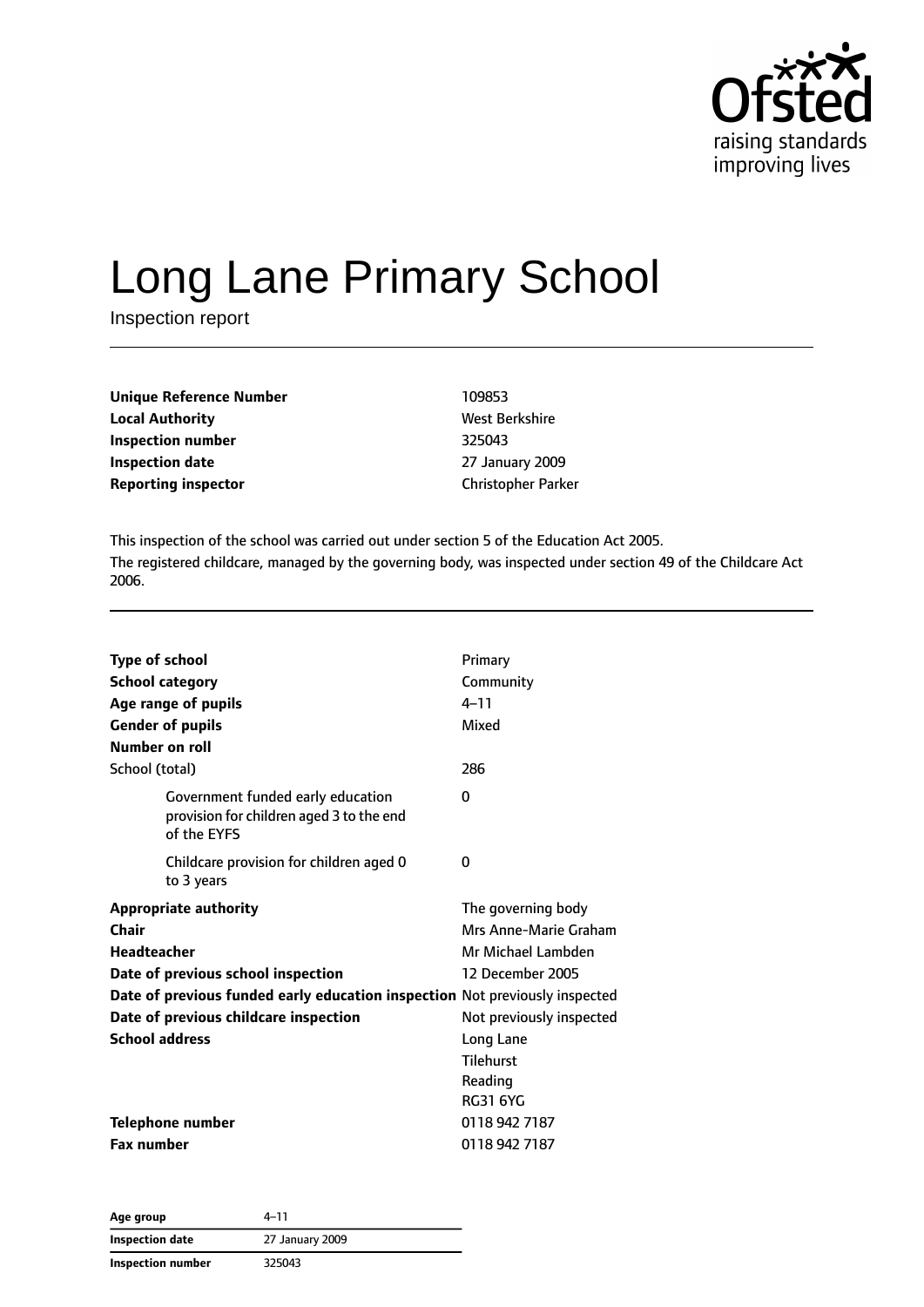.

<sup>©</sup> Crown copyright 2009

Website: www.ofsted.gov.uk

This document may be reproduced in whole or in part for non-commercial educational purposes, provided that the information quoted is reproduced without adaptation and the source and date of publication are stated.

Further copies of this report are obtainable from the school. Under the Education Act 2005, the school must provide a copy of this report free of charge to certain categories of people. A charge not exceeding the full cost of reproduction may be made for any other copies supplied.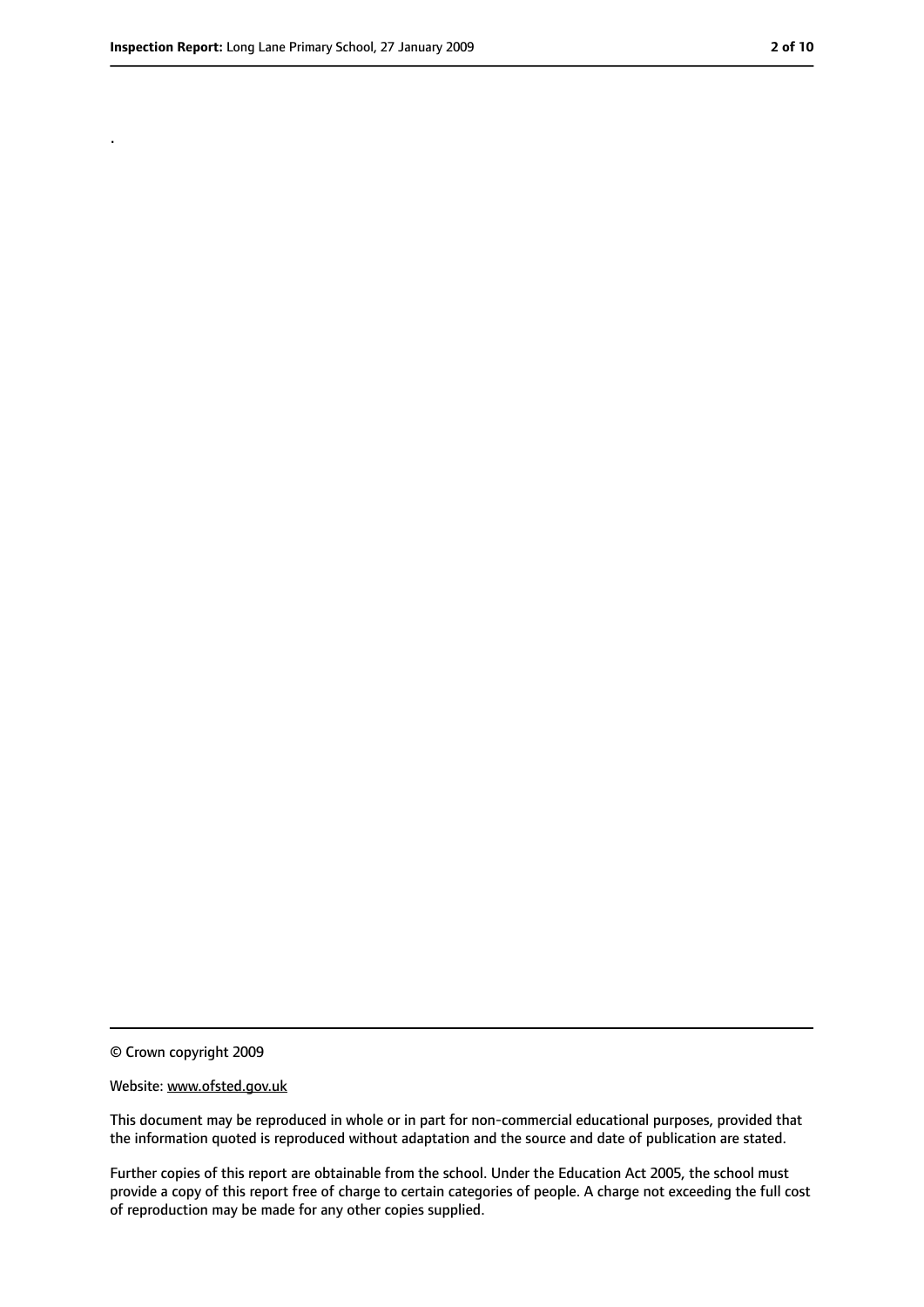# **Introduction**

The inspection was carried out by two Additional Inspectors.

The inspectors evaluated the overall effectiveness of the school. They investigated how:

- effective the school is in raising standards, particularly in mathematics in Key Stage 2
- the school ensures it meets the needs of pupils, and promotes community cohesion
- leaders and managers use self-evaluation to set priorities, plan improvement and evaluate the impact of their work.

Evidence was gathered from the analysis of pupils' progress; scrutiny of samples of their work; observation of lessons; parents' questionnaires; and discussions with pupils, teachers, the headteacher, the deputy headteacher, subject coordinators, and the chair and vice-chair of governors.

Other aspects of the school's work were not investigated in detail.

#### **Description of the school**

The school is a little larger than average. The number of pupils on roll has increased over the last few years. The proportion of pupils eligible for free school meals is much lower than the average. Similarly, the proportion of pupils with learning difficulties and/or disabilities is much smaller than in most schools. About half of these pupils have moderate learning difficulties. A very small proportion of pupils speak English as an additional language.

The school has Early Years Foundation Stage (EYFS) provision in the Reception class. The school has an additional intake at the start of Year 3. Recently, there have been more children than usual joining the school at other than the normal times.

#### **Key for inspection grades**

| Grade 1 | Outstanding  |
|---------|--------------|
| Grade 2 | Good         |
| Grade 3 | Satisfactory |
| Grade 4 | Inadequate   |
|         |              |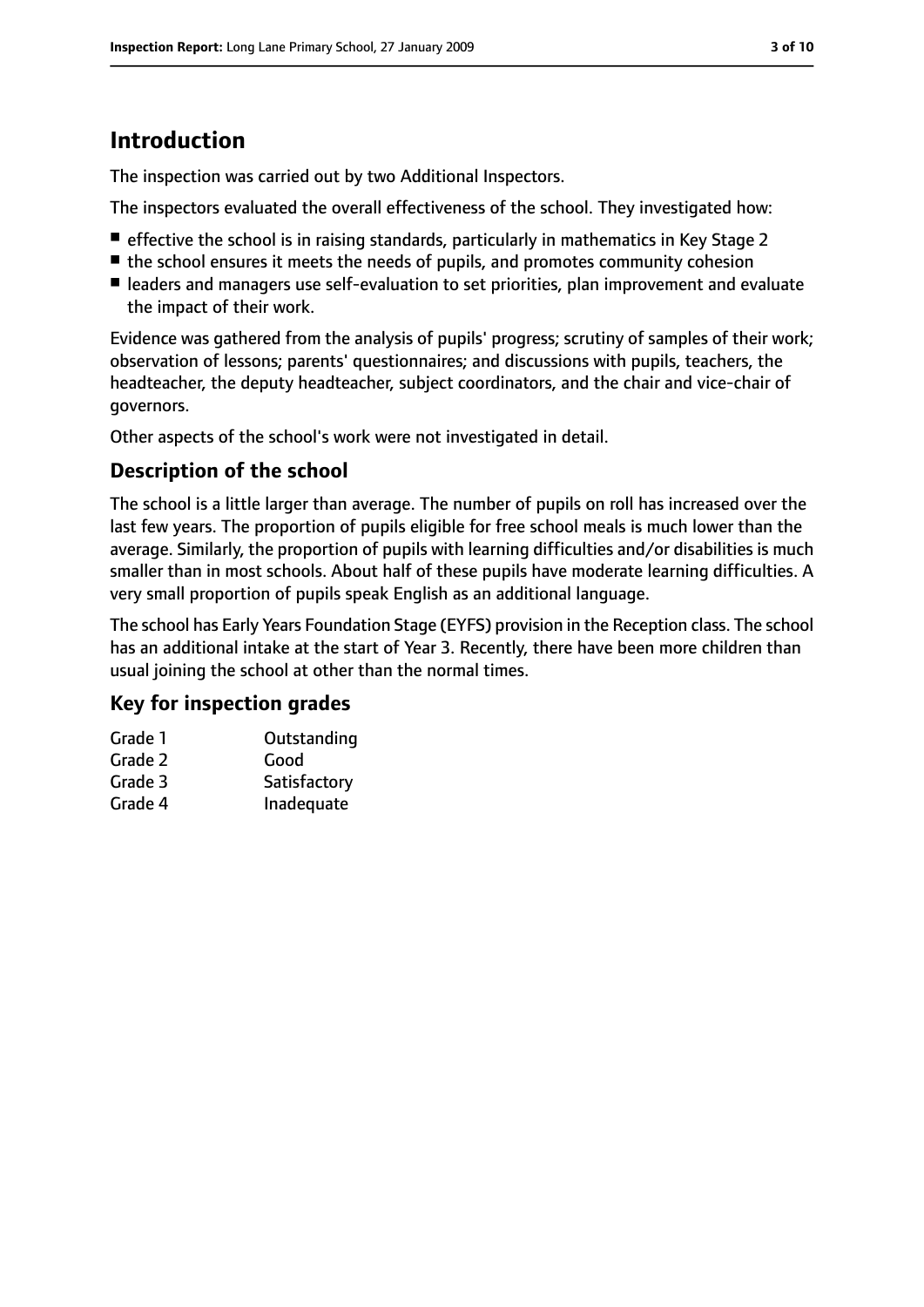# **Overall effectiveness of the school**

#### **Grade: 2**

The school continues to provide the pupils with a good quality of education. The clear leadership of the headteacher, the good teaching, and the interesting curriculum result in the pupils achieving well. When many extra-curricular opportunities and excellent care and support are added to this formula, it results in the outstanding personal development of the pupils.

Parents hold the school in high regard, and many appreciate the ease with which they can speak to the headteacher or his deputy, who are on the playground to greet the pupils every morning. As one commented, 'he is never too busy if parents have worries or concerns'.

Pupils are making good progress in Years 1 and 2 because they are well taught. For the last few years, the standards achieved in reading, writing and mathematics have been above average by the end of Year 2. Results of assessments at the end of Year 2 last year show that above average standards have been maintained in reading and mathematics, but that in writing they dipped to be similar to the average. Detailed analysis of each pupil's performance in writing led to an immediate redoubling of efforts to improve standards throughout the school, by increasing the range of interesting opportunities to write in a variety of subjects and contexts.

At the end of Year 6, standards in English have been well above average for a number of years. Standards were not quite as high last year. A growing number of pupils joining the school during Key Stage 2 had an impact on results in English, mathematics and science. However, the school's analysis of data clearly shows that those who attend the school from Year 3 consistently make good progress by the end of Year 6. Standards in mathematics and science have not been as high as those in English. The school took action to improve standards in science following the last inspection. Better resources and a more investigative approach brought higher standards in 2006 and 2007. While some improvement has been secured in mathematics, the headteacher and teachers were not satisfied with the results pupils were attaining. In seeking a new direction in teaching mathematics the school joined the Mathematics Enhancement Programme for primary schools. A strong collaboration has developed, and the staff have made a considerable commitment to the programme. The teachers are very enthusiastic, and their evaluations indicate benefits to the effectiveness of their teaching. Pupils, too, find it 'great fun' and demonstrate high levels of concentration. In the mathematics lessons observed during the inspection, the pace of learning was sharp and pupils were challenged and purposefully engaged by the tasks and activities set for them. In all lessons, the teachers gave prominence to the correct use of mathematical vocabulary. A comprehensive assessment strategy provides considerable detail about each pupil's progress. Recent tests and assessments show notable improvements in standards in mathematics over the last six months. There is also emerging evidence that those pupils who have previously not achieved highly in mathematics are making particularly good progress.

The comprehensive testing and assessment that takes place is thoroughly analysed to identify individuals who may be some way from achieving their potential. For example, by comparing the results of reasoning tests with assessments in mathematics the teachers are able to pinpoint where pupils are not doing as well as they should be. One such pupil received individual tailored support to overcome some difficulties and was observed during the inspection participating enthusiastically in a class lesson, and making good progress in line with other pupils. The teachers conscientiously mark the pupils' work, but approaches to identifying what pupils need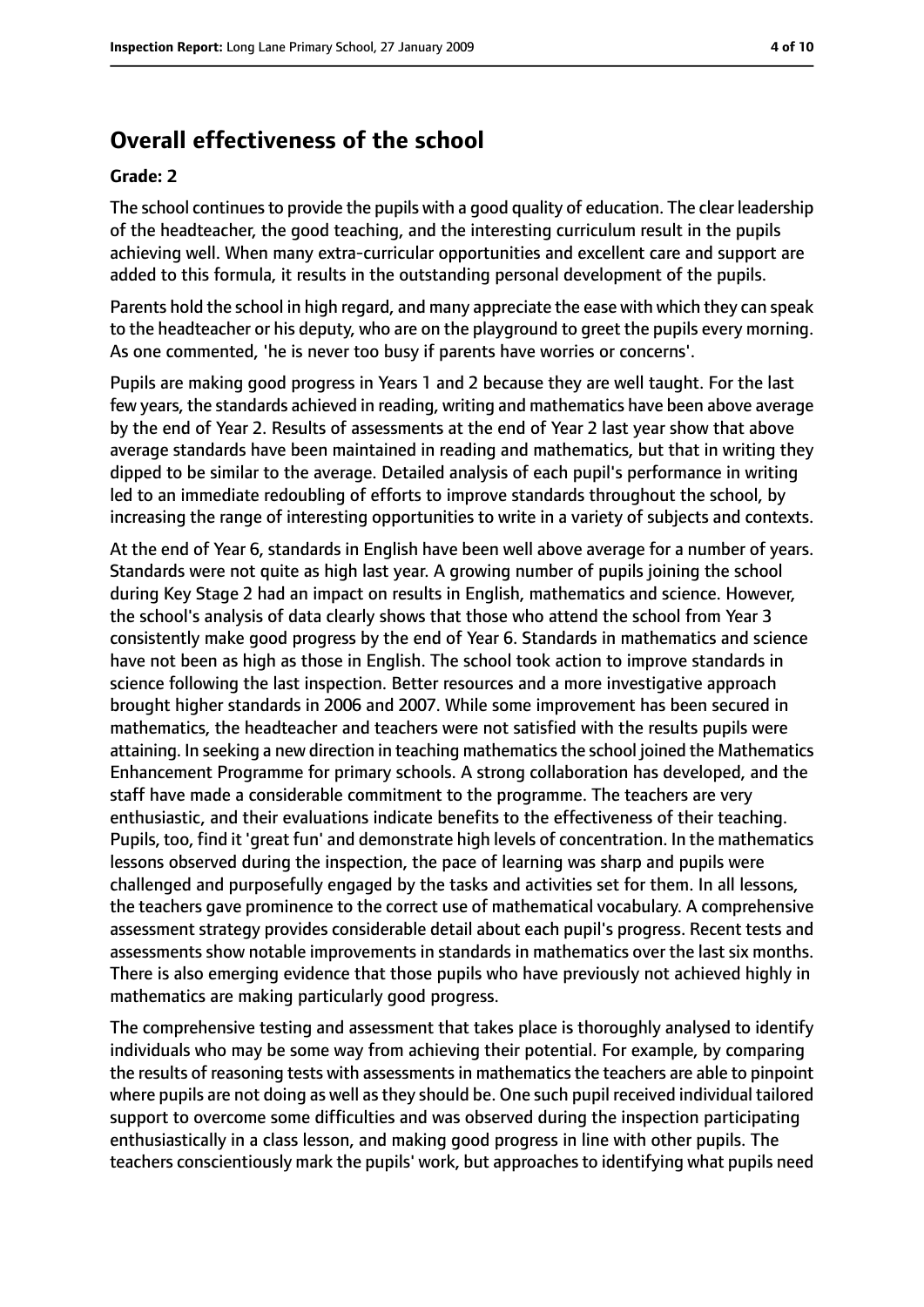to do next to improve their work are inconsistent. In discussion, some pupils were not entirely clear about what they needed to learn next to improve their knowledge and skills.

The school has, for a number of years, invited the school community to contribute to the evaluation of its effectiveness and help to identify how it can improve this element of its work. A section of the school development plan is devoted to extending work with the community. The geography coordinator has identified where the geography curriculum can contribute to the local, national and international dimensions of community cohesion. The pupils articulate a good understanding of a range of faiths. The school has taken positive steps to build its work in this area in order to promote community cohesion through teaching, learning and the curriculum. This positive approach to community cohesion combines with excellent care and support, and results in outstanding personal development of the pupils. The pupils behave extremely well in lessons and have very positive attitudes to learning. The playground is small for the number pupils who use it, but they show considerable understanding and respect for each other. This transfers into classrooms, where pupils maintain concentration when others have to unavoidably walk through their lessons to reach other classrooms. One parent encapsulated the views of many when writing, 'The character and ethos of the school are extremely positive. My children really enjoy going to school. They have great respect for both their teachers and their friends.'

The governors have recently brought together their approach to race, gender and disability equality into a single policy. They take steps to ensure that no child is disadvantaged by, for example, ensuring there is wheelchair access where it is needed. They receive detailed analysis of the pupils' performance by gender, but have only recently put formal arrangements in place to monitor the performance of pupils from minority ethnic groups. The governors fulfil a range of roles; they support the school, act as a critical friend, and hold it to account for its performance. They visit many lessons and talk to the pupils, and have shown a particularly strong interest in the recent developments in the teaching of mathematics. Consequently, they are very well informed.

The comprehensive analysis of test and assessment data is central to the school's self-evaluation of its performance. A record is now kept of pupils' attainment in all subjects, which illustrates the good progress made since the last inspection. The headteacher, supported by his deputy and senior leaders, continues to strive to provide the pupils with better opportunities to achieve as well as possible. They comprehensively plan developments in the short-, medium- and longer-term, and set success criteria against which to evaluate the impact of their work. However, some of the benchmarks they set are not as sharp as they could be in allowing leaders and managers to collect evidence of what has worked particularly well, and, where necessary, what has not! Nevertheless, the school has achieved many recent successes that indicate it is well placed to continue to improve.

#### **Effectiveness of the Early Years Foundation Stage**

#### **Grade: 2**

Most children enter school with the skills expected for their age. They make good progress and achieve a good level of development by the end of the Reception Year. They settle quickly, and display considerable confidence when talking to adults and learning new skills. While supporting one group of children, the teacher asked another child to record them at work using a digital camera. As a result of thoughtful conversation and careful questioning, the teacher was able to help the child to take and download digital photographs. The adults make effective use of the indoor and outdoor facilities and resources. They encourage independence and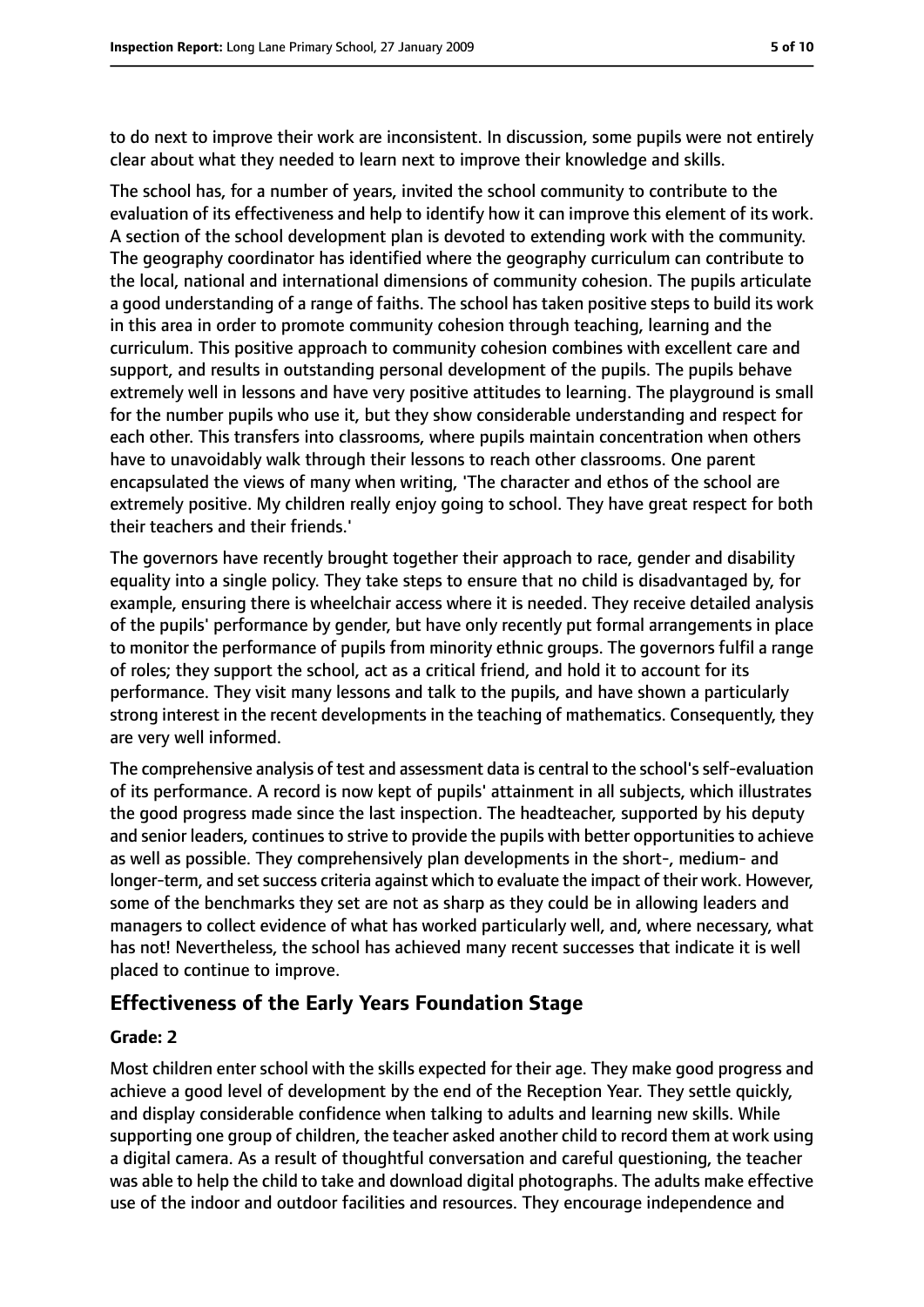provide an interesting range of activities, including ones led by adults and others chosen by the children themselves. When combined with the excellent care of the children, this ensures that they do particularly well in their personal development.

In the classroom, adults are very involved in making all activities purposeful, and guide learning successfully in spite of the accommodation, which makes managing a range of activities a considerable challenge. Careful deployment allows the adults to continually monitor and assess each child's progress. The children are well taught and well prepared for Year 1.

#### **What the school should do to improve further**

■ Ensure that pupils know what they need to do improve their work, by providing greater consistency in the guidance given to pupils.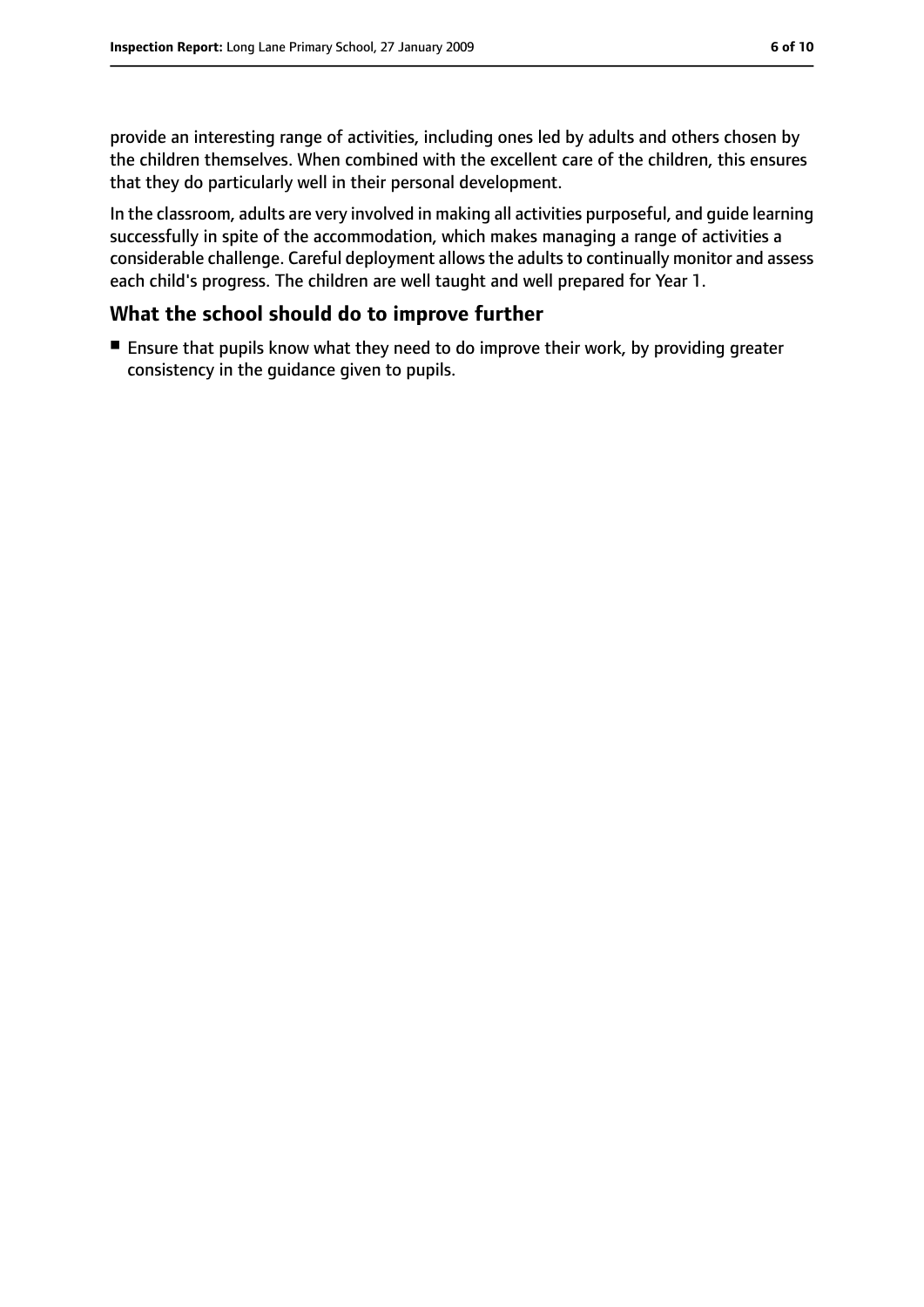**Any complaints about the inspection or the report should be made following the procedures set out in the guidance 'Complaints about school inspection', which is available from Ofsted's website: www.ofsted.gov.uk.**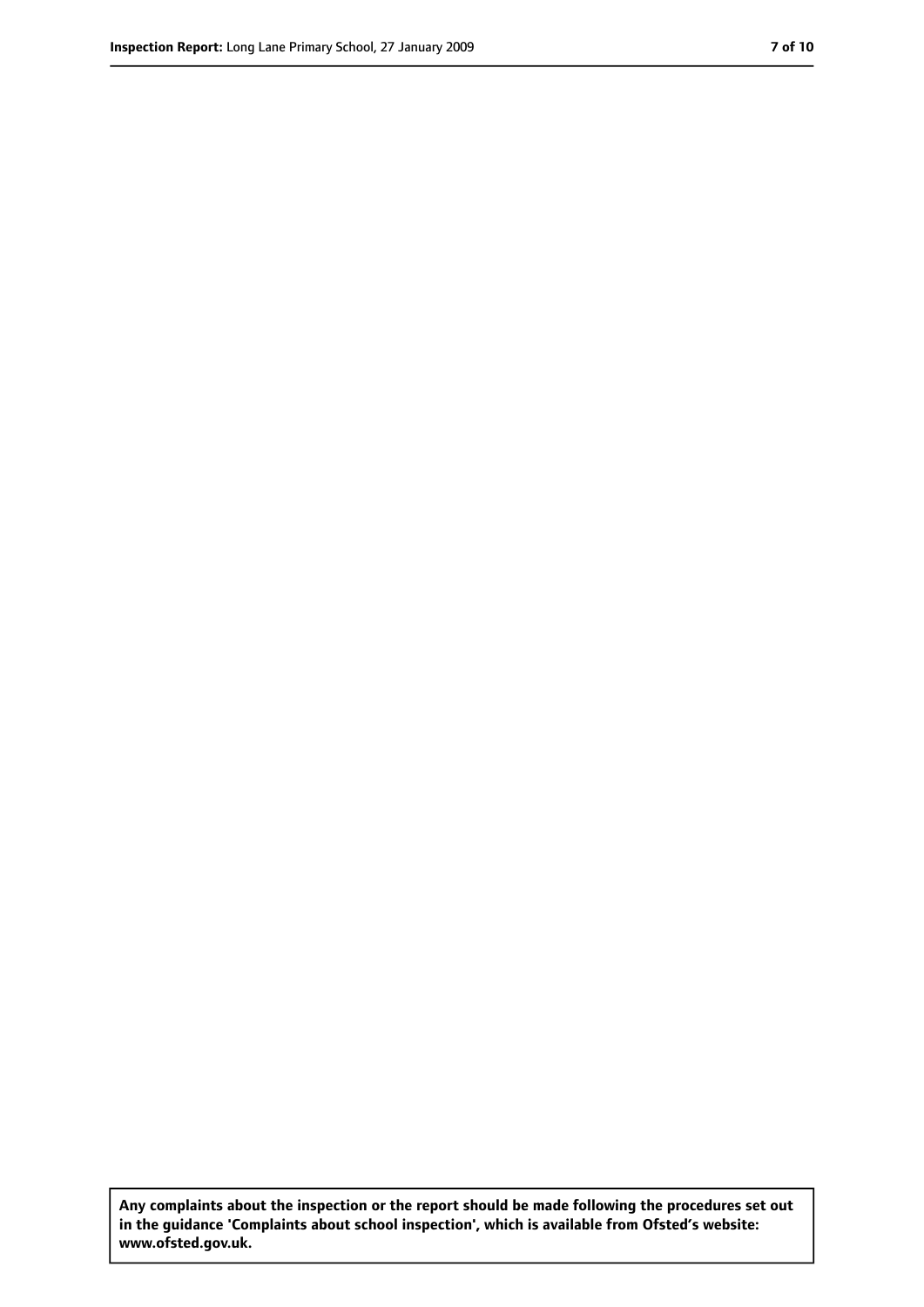# **Inspection judgements**

| key to judgements: grade 1 is outstanding, grade 2 good, grade 3 satisfactory, and ا | School         |
|--------------------------------------------------------------------------------------|----------------|
| arade 4 inadequate                                                                   | <b>Overall</b> |

#### **Overall effectiveness**

| How effective, efficient and inclusive is the provision of<br>education, integrated care and any extended services in meeting the<br>needs of learners? |     |
|---------------------------------------------------------------------------------------------------------------------------------------------------------|-----|
| Effective steps have been taken to promote improvement since the last<br>inspection                                                                     | Yes |
| How well does the school work in partnership with others to promote learners'<br>well being?                                                            |     |
| The capacity to make any necessary improvements                                                                                                         |     |

# **Effectiveness of the Early Years Foundation Stage**

| How effective is the provision in meeting the needs of children in the<br>EYFS?              |  |
|----------------------------------------------------------------------------------------------|--|
| How well do children in the EYFS achieve?                                                    |  |
| How good are the overall personal development and well-being of the children<br>in the EYFS? |  |
| How effectively are children in the EYFS helped to learn and develop?                        |  |
| How effectively is the welfare of children in the EYFS promoted?                             |  |
| How effectively is provision in the EYFS led and managed?                                    |  |

#### **Achievement and standards**

| How well do learners achieve?                                                  |  |
|--------------------------------------------------------------------------------|--|
| $\vert$ The standards <sup>1</sup> reached by learners                         |  |
| How well learners make progress, taking account of any significant variations  |  |
| between groups of learners                                                     |  |
| How well learners with learning difficulties and/or disabilities make progress |  |

#### **Annex A**

<sup>&</sup>lt;sup>1</sup>Grade 1 - Exceptionally and consistently high; Grade 2 - Generally above average with none significantly below average; Grade 3 - Broadly average to below average; Grade 4 - Exceptionally low.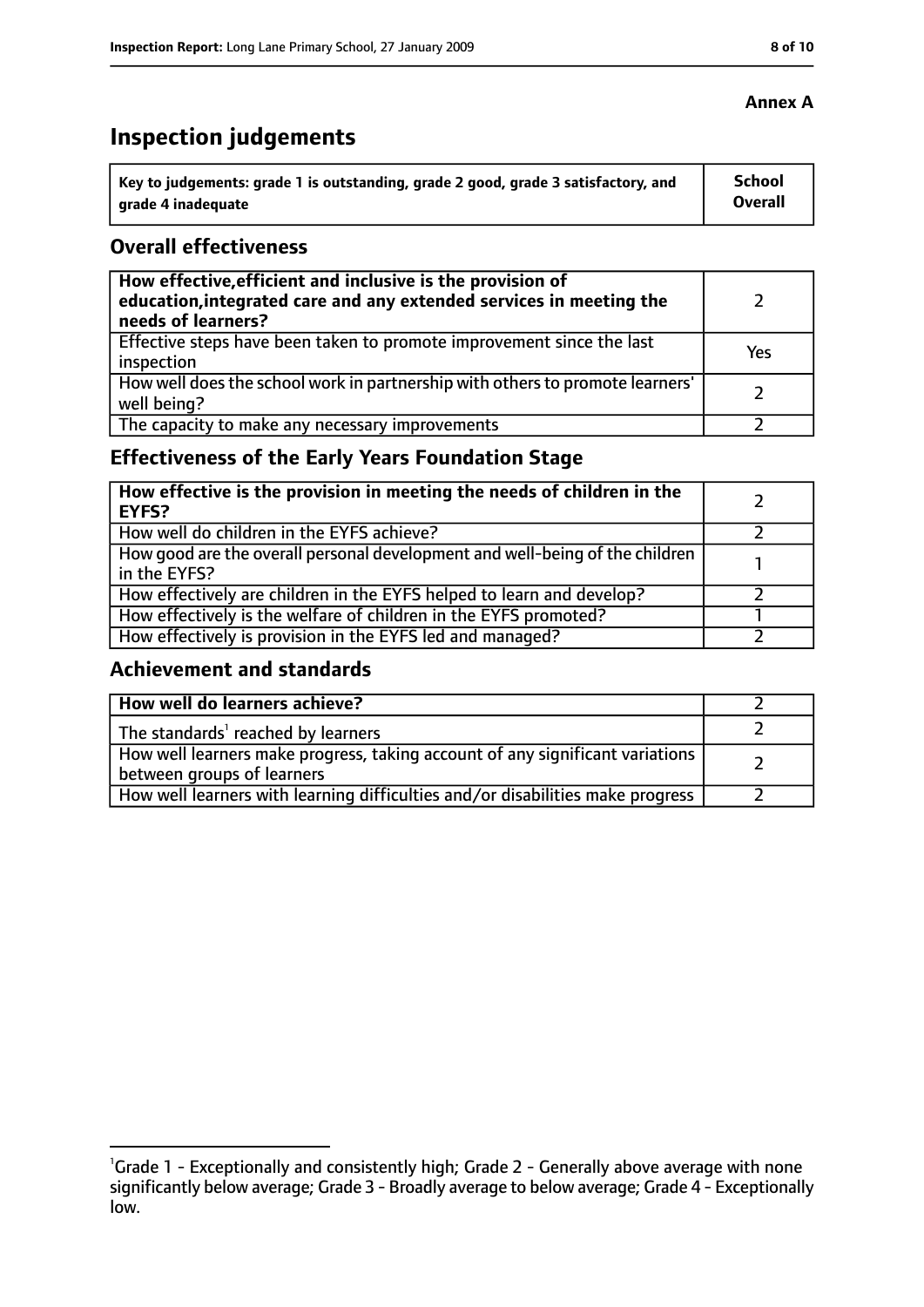# **Personal development and well-being**

| How good are the overall personal development and well-being of the<br>learners?                                 |  |
|------------------------------------------------------------------------------------------------------------------|--|
| The extent of learners' spiritual, moral, social and cultural development                                        |  |
| The extent to which learners adopt healthy lifestyles                                                            |  |
| The extent to which learners adopt safe practices                                                                |  |
| The extent to which learners enjoy their education                                                               |  |
| The attendance of learners                                                                                       |  |
| The behaviour of learners                                                                                        |  |
| The extent to which learners make a positive contribution to the community                                       |  |
| How well learners develop workplace and other skills that will contribute to<br>their future economic well-being |  |

# **The quality of provision**

| How effective are teaching and learning in meeting the full range of<br>learners' needs?              |  |
|-------------------------------------------------------------------------------------------------------|--|
| How well do the curriculum and other activities meet the range of needs and<br>interests of learners? |  |
| How well are learners cared for, quided and supported?                                                |  |

# **Leadership and management**

| How effective are leadership and management in raising achievement<br>and supporting all learners?                                              |           |
|-------------------------------------------------------------------------------------------------------------------------------------------------|-----------|
| How effectively leaders and managers at all levels set clear direction leading<br>to improvement and promote high quality of care and education |           |
| How effectively leaders and managers use challenging targets to raise standards                                                                 | フ         |
| The effectiveness of the school's self-evaluation                                                                                               |           |
| How well equality of opportunity is promoted and discrimination eliminated                                                                      |           |
| How well does the school contribute to community cohesion?                                                                                      |           |
| How effectively and efficiently resources, including staff, are deployed to<br>achieve value for money                                          |           |
| The extent to which governors and other supervisory boards discharge their<br>responsibilities                                                  |           |
| Do procedures for safequarding learners meet current government<br>requirements?                                                                | Yes       |
| Does this school require special measures?                                                                                                      | <b>No</b> |
| Does this school require a notice to improve?                                                                                                   | No        |